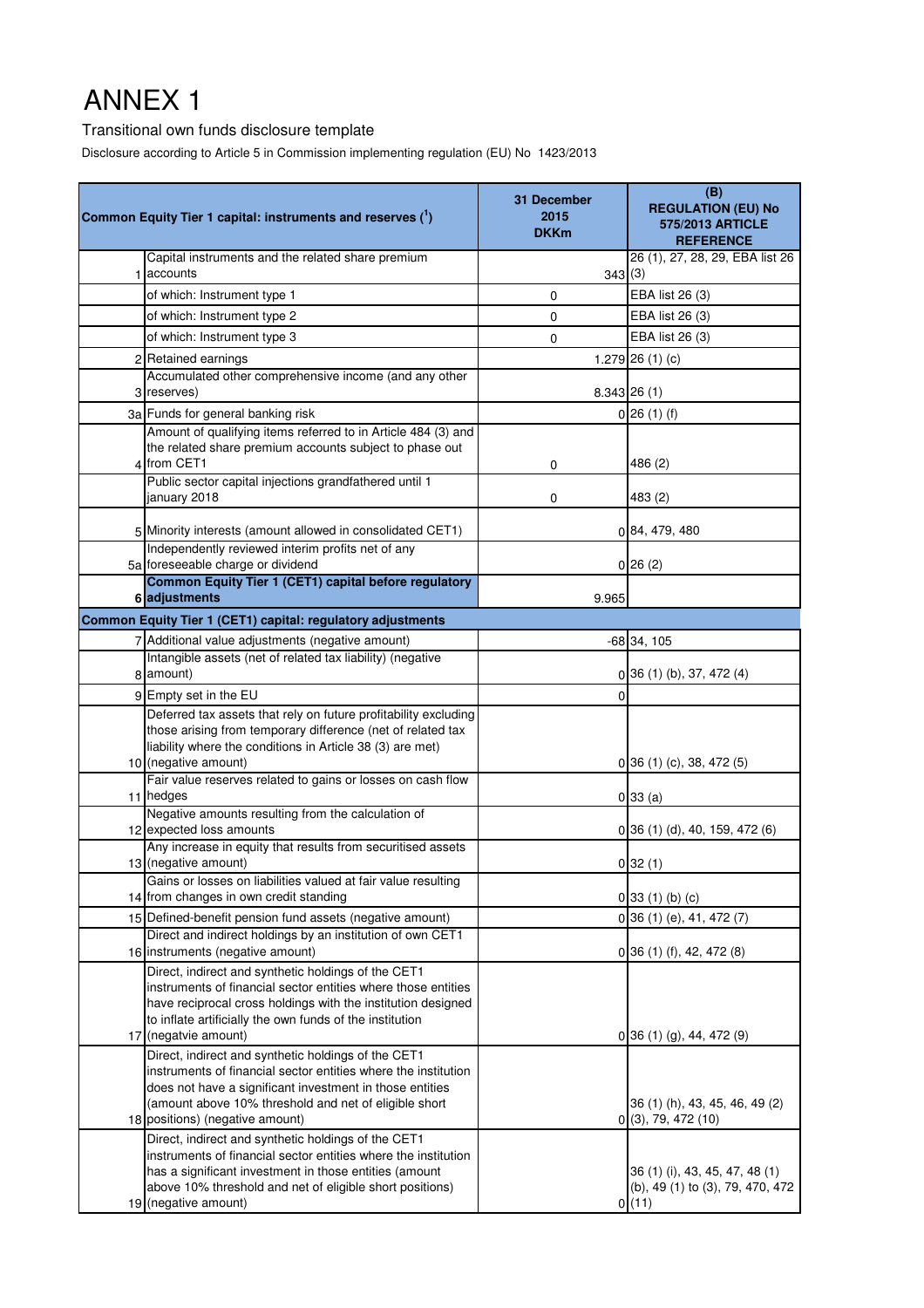| 20 Empty set in the EU                                                                                                   | 0              |                                      |
|--------------------------------------------------------------------------------------------------------------------------|----------------|--------------------------------------|
| Exposure amount of the following items which qualify for a                                                               |                |                                      |
| RW of 1250%, where the institution opts for the deduction                                                                |                |                                      |
| 20a alternative                                                                                                          |                | 0 36(1)(k)                           |
| of which: qualifying holdings outside the financial sector<br>20b (negative amount)                                      |                |                                      |
|                                                                                                                          |                | 0 36 (1) (k) (i), 89 to 91           |
|                                                                                                                          |                | 36 (1) (k) (ii)<br>243(1)(b)         |
|                                                                                                                          |                | 244(1)(b)                            |
| 20c of which: securitisation positions (negative amount)                                                                 |                | 0 258                                |
| 20d of which: free deliveries (negative amount)                                                                          |                | 0 36 (1) (k) (iii), 379 (3)          |
| Deferred tax assets arising from temporary difference                                                                    |                |                                      |
| (amount above 10 % threshold, net of related tax liability                                                               |                |                                      |
| where the conditions in Article 38 (3) are met) (negative                                                                |                | 36 (1) (c), 38, 48 (1) (a), 470,     |
| 21 amount)                                                                                                               |                | 0 472(5)                             |
|                                                                                                                          |                |                                      |
| 22 Amount exceeding the 15% threshold (negative amount)                                                                  |                | 048(1)                               |
|                                                                                                                          |                |                                      |
| of which: direct and indirect holdings by the institution of                                                             |                |                                      |
| the CET1 instruments of financial sector entities where the                                                              |                | 36 (1) (i), 48 (1) (b), 470, 472     |
| 23 institution has a significant investment in those entities                                                            |                | 0(11)                                |
| 24 Empty set in the EU                                                                                                   | $\overline{0}$ |                                      |
| of which: deferred tax assets arising from temporary                                                                     |                | 36 (1) (c), 38, 48 (1) (a), 470,     |
| 25 difference                                                                                                            |                | 0 472(5)                             |
| 25a Losses for the current financial year (negative amount)                                                              |                | $0$ 36 (1) (a), 472 (3)              |
| Foreseeable tax charges relating to CET1 items (negative                                                                 |                |                                      |
| 25b amount)                                                                                                              |                | 0 36(1)(1)                           |
| Regulatory adjustments applied to Common Equity Tier 1                                                                   |                |                                      |
| 26 in respect of amounts subject to pre-CRR treatment<br>Regulatory adjustments relating to unrealised gains and         | 0              |                                      |
| 26a losses pursuant to Articles 467 and 468                                                                              | 0              |                                      |
| Amount to be deducted from or added to Common Equity                                                                     |                |                                      |
| Tier 1 capital with regard to additional filters and deductions                                                          |                |                                      |
| 26b required pre CRR                                                                                                     | 0              | 481                                  |
| Qualifying AT1 deductions that exceeds the AT1 capital of                                                                |                |                                      |
| 27 the institution (negative amount)                                                                                     |                | 0 36(1)(j)                           |
| Total regulatory adjustments to Common Equity Tier 1                                                                     |                |                                      |
| 28 (CET1)                                                                                                                | 9.896          |                                      |
| 29 Common Equity Tier 1 (CET1) capital                                                                                   | $\mathbf{0}$   |                                      |
| Additional Tier 1 (AT1) capital: instruments                                                                             |                |                                      |
| Capital instruments and the related share premium                                                                        |                |                                      |
| 30 accounts                                                                                                              |                | 0, 51, 52                            |
| of which: classified as equity under applicable accounting<br>31 standards                                               |                |                                      |
| of which: classified as liabilities under applicable                                                                     | 0              |                                      |
|                                                                                                                          |                |                                      |
|                                                                                                                          |                |                                      |
| 32 accounting standards                                                                                                  | 0              |                                      |
| Amount of qualifying items referred to in Article 484 (4) and<br>the related share premium accounts subject to phase out |                |                                      |
| 33 from AT1                                                                                                              |                | 0 486(3)                             |
| Public sector capital injections grandfathered until 1                                                                   |                |                                      |
| january 2018                                                                                                             |                | 0483(3)                              |
| Qualifying Tier 1 capital included in consolidated AT1                                                                   |                |                                      |
| capital (including minority interest not included in row 5)                                                              |                |                                      |
| 34 issued by subsidiaries and held by third parties                                                                      |                | 0 85, 86, 480                        |
| of which: instruments issued by subsidiaries subject to                                                                  |                |                                      |
| 35 phase-out                                                                                                             |                | 0 486(3)                             |
| Additional Tier 1 (AT1) capital before regulatory<br>36 adjustments                                                      |                |                                      |
|                                                                                                                          | 0              |                                      |
| Additional Tier 1 (AT1) capital: regulatory adjustments                                                                  |                |                                      |
| Direct and indirect holdings by an institution of own AT1<br>37 instruments (negative amount)                            |                |                                      |
|                                                                                                                          |                | $0\,52$ (1) (b), 56 (a), 57, 475 (2) |
| Holdings of the AT1 instruments of financial sector entities                                                             |                |                                      |
| where those entities have reciprocal cross holdings with the                                                             |                |                                      |
| institution designed to inflate artificially the own funds of the<br>38 institution (negative amount)                    |                | $0$ 56 (b), 58, 475 (3)              |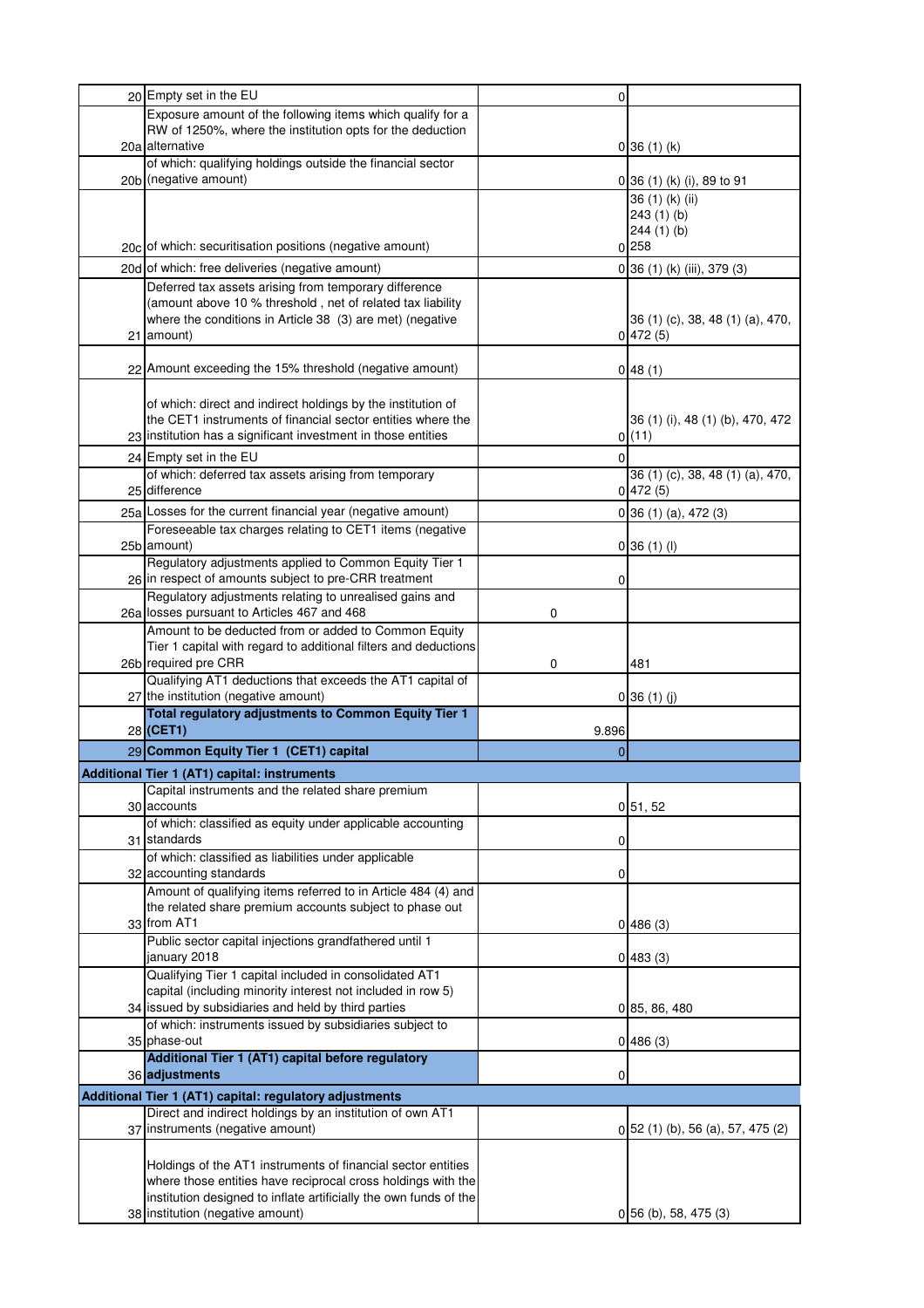| Direct, indirect and synthetic holdings of the AT1<br>instruments of financial sector entities where the institution       |                |                                   |
|----------------------------------------------------------------------------------------------------------------------------|----------------|-----------------------------------|
| does not have a significant investment in those entities                                                                   |                |                                   |
| (amount above 10% threshold and net of eligible short<br>39 positions) (negative amount)                                   |                | $0$ 56 (c), 59, 60, 79, 475 (4)   |
| Direct, indirect and synthetic holdings of the AT1                                                                         |                |                                   |
| instruments of financial sector entities where the institution                                                             |                |                                   |
| has a significant investment in those entities (amount                                                                     |                |                                   |
| above 10% threshold and net of eligible short positions)<br>40 (negative amount)                                           |                | 0 56 (d), 59, 79, 475 (4)         |
| Regulatory adjustments applied to Additional Tier 1 capital                                                                |                |                                   |
| in respect of amounts subject to pre-CRR treatment and                                                                     |                |                                   |
| transitional treatments subject to phase-out as prescribed                                                                 |                |                                   |
| in Regulation (EU) No 585/2013 (ie. CRR residual<br>41 amounts)                                                            | 0              |                                   |
| Residual amounts deducted from Additional Tier 1 capital                                                                   |                |                                   |
| with regard to deduction from Common Equity Tier 1                                                                         |                | 472, 473(3)(a), 472 (4), 472      |
| capital during the transitional period pursuant to article 472                                                             |                | (6), 472 (8) (a), 472 (9), 472    |
| 41a of Regulation (EU) No 575/2013<br>Residual amounts deducted from Additional Tier 1 capital                             |                | $0(10)(a)$ , 472 (11) (a)         |
| with regard to deduction from Tier 2 capital during the                                                                    |                |                                   |
| transitional period pursuant to article 475 of Regulation                                                                  |                |                                   |
| 41b (EU) No 575/2013<br>Amounts to be deducted from added to Additional Tier 1                                             |                | $0\,$  477, 477 (3), 477 (4) (a)  |
| capital with regard to additional filters and deductions                                                                   |                |                                   |
| 41c required pre- CRR                                                                                                      |                | 0 467, 468, 481                   |
| Qualifying T2 deductions that exceed the T2 capital of the<br>42 institution (negative amount)                             |                | 0 56(e)                           |
| Total regulatory adjustments to Additional Tier 1 (AT1)                                                                    |                |                                   |
| 43 capital<br>44 Additional Tier 1 (AT1) capital                                                                           | 0              |                                   |
| 45 Tier 1 capital (T1 = CET1 + AT1)                                                                                        | $\overline{0}$ |                                   |
| Tier 2 (T2) capital: instruments and provisions                                                                            | 9.896          |                                   |
|                                                                                                                            |                |                                   |
|                                                                                                                            |                |                                   |
| Capital instruments and the related share premium<br>46 accounts                                                           |                | 062,63                            |
| Amount of qualifying items referred to in Article 484 (5) and                                                              |                |                                   |
| the related share premium accounts subject to phase out<br>47 from T2                                                      |                |                                   |
| Public sector capital injections grandfathered until 1                                                                     |                | 0 486(4)                          |
| january 2018                                                                                                               |                | 0 483(4)                          |
| Qualifying own funds instruments included in consolidated                                                                  |                |                                   |
| T2 capital (including minority interest and AT1 instruments<br>not included in rows 5 or 34) issued by subsidiaries and    |                |                                   |
| 48 held by third party                                                                                                     |                | 0 87, 88, 480                     |
| of which: instruments issued by subsidiaries subject to                                                                    |                |                                   |
| 49 phase-out                                                                                                               |                | 0 486(4)                          |
| 50 Credit risk adjustments<br>51 Tier 2 (T2) capital before regulatory adjustment                                          | 0              | $0 62$ (c) & (d)                  |
| Tier 2 (T2) capital: regulatory adjustments                                                                                |                |                                   |
| Direct and indirect holdings by an institution of own T2                                                                   |                |                                   |
| 52 instruments and subordinated loans (negative amount)                                                                    |                | 0 63 (b) (i), 66 (a), 67, 477 (2) |
| Holdings of the T2 instruments and subordinated loans of                                                                   |                |                                   |
| financial sector entities where those entities have<br>reciprocal cross holdings with the institutions designed to         |                |                                   |
| inflate artificially the own funds of the institution (negative                                                            |                |                                   |
| 53 amount)                                                                                                                 |                | $0$ 66 (b), 68, 477 (3)           |
|                                                                                                                            |                |                                   |
| Direct, indirect and synthetic holdings of the T2 instruments<br>and subordinated loans of financial sector entities where |                |                                   |
| the institution does not have a significant investment in                                                                  |                |                                   |
| those entities (amount above 10 % threshold and net of                                                                     |                |                                   |
| 54 eligible short positions) (negative amount)<br>Of which new holdings not subject to transitional                        |                | 0 66 (c), 69, 70, 79, 477 (4)     |
| 54a arrangements                                                                                                           | 0              |                                   |
| Of which holdings existing befor 1 January 2013 and<br>54b subject to transitional arrangements                            | 0              |                                   |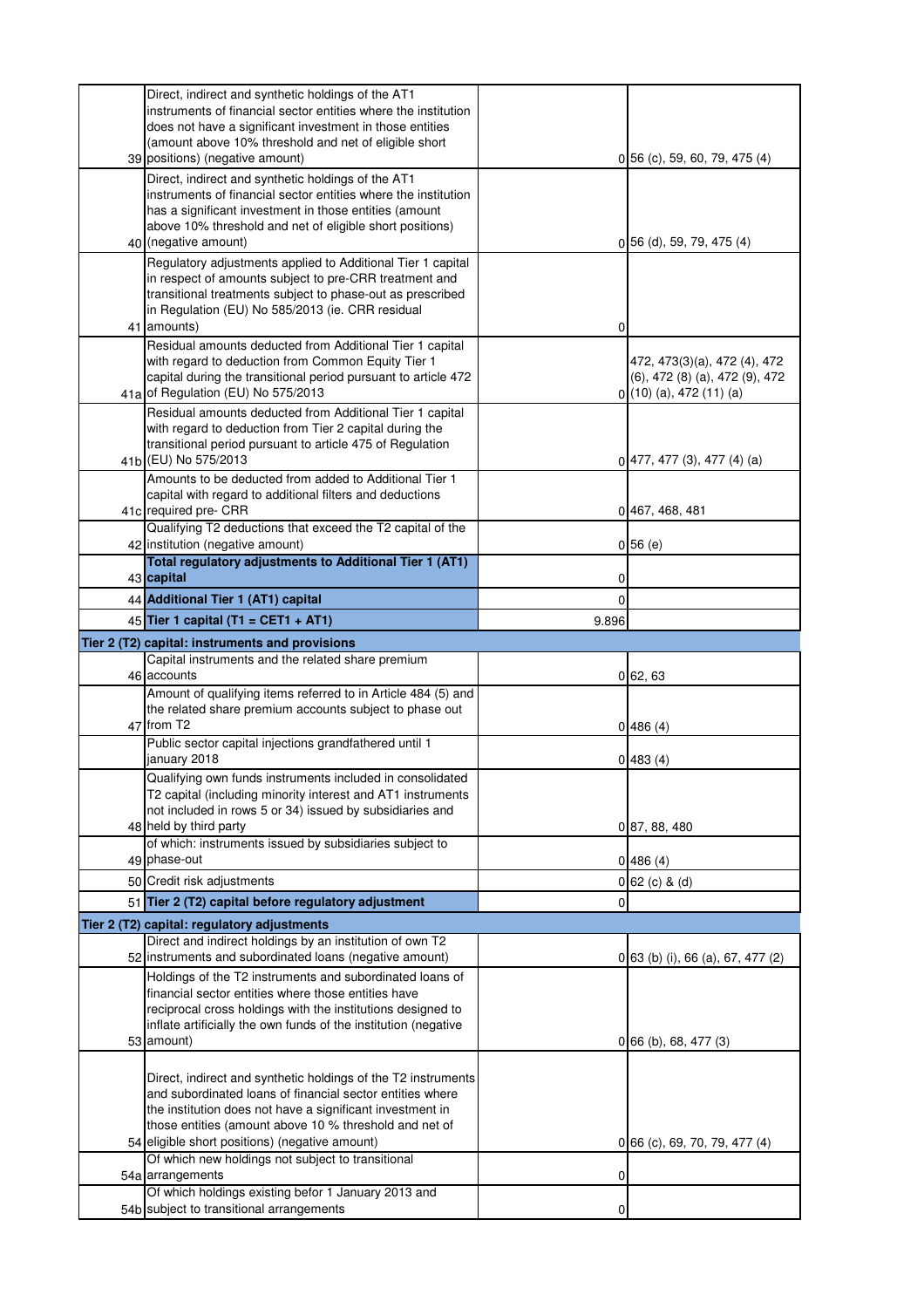|    | Direct, indirect and synthetic holdings of the T2 instruments<br>and subordinated loans of financial sector entities where<br>the institution has a significant investment in those entities<br>55 (net of eligible short positions) (negative amounts)                                                                                                                                     |        | 0[66(d), 69, 79, 477(4)]                                                                 |
|----|---------------------------------------------------------------------------------------------------------------------------------------------------------------------------------------------------------------------------------------------------------------------------------------------------------------------------------------------------------------------------------------------|--------|------------------------------------------------------------------------------------------|
|    | Regulatory adjustments applied to tier 2 in respect of<br>amounts subject to pre-CRR treatment and transitional<br>treatments subject to phase out as prescribed in<br>56 Regulation (EU) No 575/2013 (i.e. CRR residual amounts)                                                                                                                                                           | 0      |                                                                                          |
|    | Residual amounts deducted from Tier 2 capital with regard<br>to deduction from Common Equity Tier 1 capital during the<br>transitional period pursuant to article 472 of Regulation<br>56a (EU) No 575/2013                                                                                                                                                                                 |        | 472, 472(3)(a), 472 (4), 472<br>(6), 472 (8), 472 (9), 472 (10)<br>$0($ a), 472 (11) (a) |
|    | Residual amounts deducted from Tier 2 capital with regard<br>to deduction from Additional Tier 1 capital during the<br>transitional period pursuant to article 475 of Regulation<br>56b (EU) No 575/2013                                                                                                                                                                                    |        | 475, 475 (2) (a), 475 (3), 475<br>0(4)(a)                                                |
|    | Amounts to be deducted from or added to Tier 2 capital<br>with regard to additional filters and deductions required pre-<br>56c CRR                                                                                                                                                                                                                                                         |        | 0 467, 468, 481                                                                          |
|    | 57 Total regulatory adjustments to Tier 2 (T2) capital                                                                                                                                                                                                                                                                                                                                      | 0      |                                                                                          |
|    | 58 Tier 2 (T2) capital                                                                                                                                                                                                                                                                                                                                                                      | 0      |                                                                                          |
|    | 59 Total capital (TC = T1 + T2)                                                                                                                                                                                                                                                                                                                                                             | 9.896  |                                                                                          |
|    | Risk weighted assets in respect of amounts subject to pre-                                                                                                                                                                                                                                                                                                                                  |        |                                                                                          |
|    | CRR treatment and transitional treatments subject to phase<br>out as prescribed in Regulation (EU) No 575/2013 (i.e.<br>59a CRR residual amount)                                                                                                                                                                                                                                            | 57.234 |                                                                                          |
|    | Of which: items not deducted from CET1 (Regulation<br>(EU) No 575/2013 residual amounts) (items to be detailed<br>line by line, e.g. Deferred tax assets that rely on future<br>profitability net of related tax liability, indirect holdings of<br>own CET1, etc)                                                                                                                          |        | 472, 472 (5), 472 (8) (b), 472<br>$0(10)(b)$ , 472 $(11)(b)$                             |
|    | Of which:items not deducted from AT1 items (Regulation<br>(EU) No 575/2013 residual amounts) (items to be detailed<br>line by line, e.g. Reciprocal cross holdings in T2<br>instruments, direct holdings of non-significant investments<br>in the capital of other financial sector entities, etc.)                                                                                         |        | 475, 475 (2) (b), 475 (2) ©,<br>0 475(4)(b)                                              |
|    | Items not deducted from T2 items (Regulation (EU) No<br>575/2013 residual amounts) (items to be detailed line by<br>line, e.g. Indirect holdings of own T2 instruments, indirect<br>holdings of non-significant investments in the capital of<br>other financial sector entities, indirect holdings of<br>significant investments in the capital of other financial<br>sector entities etc) |        | 477, 477 (2) (b), 477 (2) (c),<br>0 477(4)(b)                                            |
|    | 60 Total risk-weighted assets                                                                                                                                                                                                                                                                                                                                                               | 57.234 |                                                                                          |
|    | <b>Capital ratios and buffers</b>                                                                                                                                                                                                                                                                                                                                                           |        |                                                                                          |
|    | Common Equity Tier 1 (as a percentage of total risk<br>61 exposure amount                                                                                                                                                                                                                                                                                                                   |        | 17,3% 92 (2) (a), 465                                                                    |
|    | 62 Tier 1 (as a percentage of total risk exposure amount                                                                                                                                                                                                                                                                                                                                    |        | 17,3% 92 (2) (b), 465                                                                    |
|    | 63 Total capital (as a percentage of total risk exposure amount                                                                                                                                                                                                                                                                                                                             |        | 17,3% 92 (2) (c)                                                                         |
| 64 | Institution specific buffer requirement (CET1 requirement in<br>accordance with article 92 (1) (a) plus capital conservation<br>and countercyclical buffer requirements plus a systemic<br>risk buffer, plus systemically important institution buffer<br>expressed as a percentage of total risk exposure amount)<br>1)                                                                    |        | 8,9% CRD 128, 129, 140                                                                   |
|    | 65 of which: capital conservation buffer requirement                                                                                                                                                                                                                                                                                                                                        | 0,0%   |                                                                                          |
|    | 66 of which: countercyclical buffer requirement                                                                                                                                                                                                                                                                                                                                             |        |                                                                                          |
|    |                                                                                                                                                                                                                                                                                                                                                                                             | 0,2%   |                                                                                          |
|    | 67 of which: systemic risk buffer requirement                                                                                                                                                                                                                                                                                                                                               | 0,0%   |                                                                                          |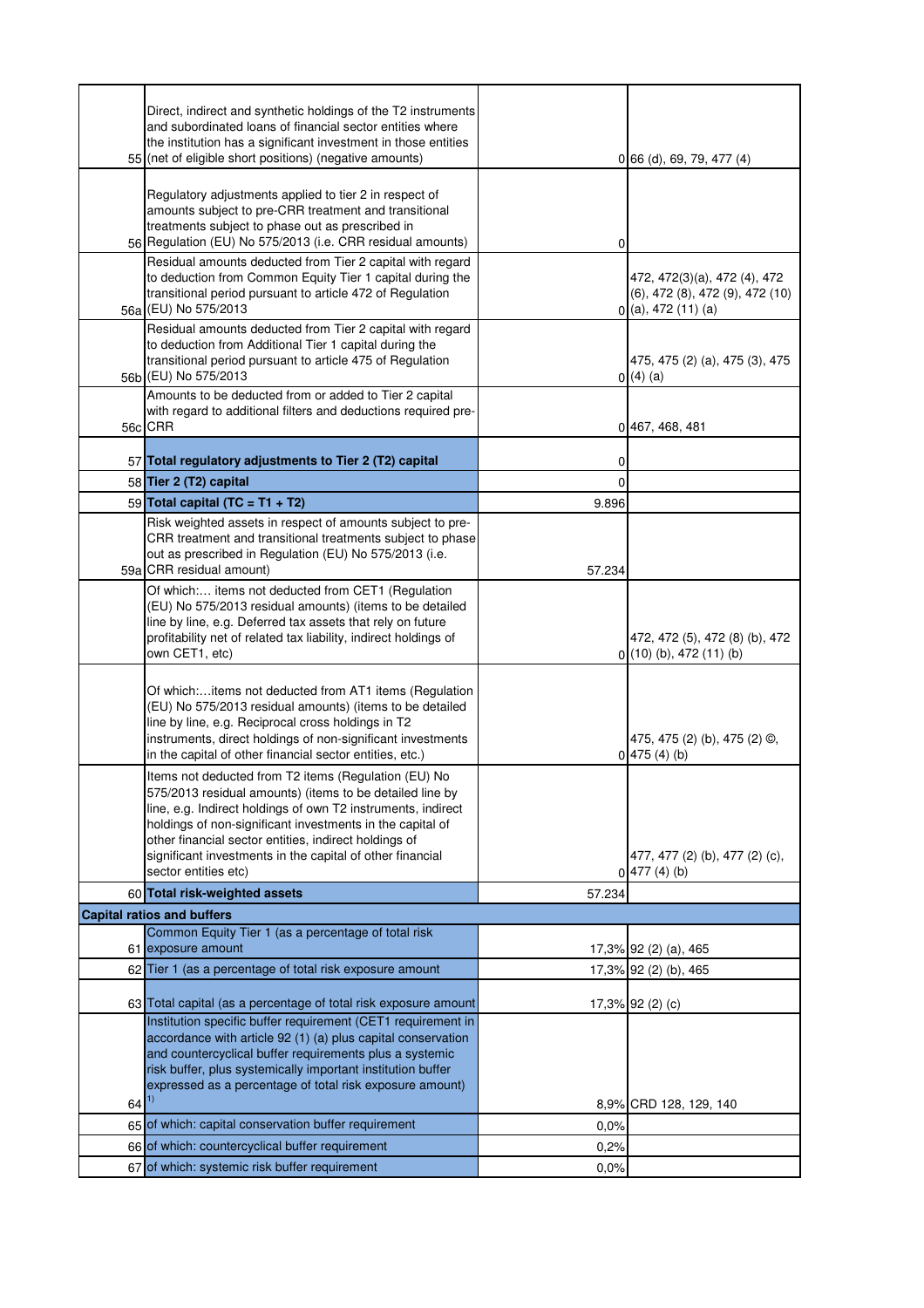| of which: Global Systemically Important Institution (G-SII)                                               |                     |                                     |  |
|-----------------------------------------------------------------------------------------------------------|---------------------|-------------------------------------|--|
| 67a or Other Systemically Important Institution (O-SII) buffer                                            | not yet implemented | <b>CRD 131</b>                      |  |
| Common Equity Tier 1 available to meet buffers (as a                                                      |                     |                                     |  |
| 68 percentage of risk exposure amount) <sup>2)</sup>                                                      |                     | 8,4% CRD 128                        |  |
| 69 [non-relevant in EU regulation]                                                                        | N/A                 |                                     |  |
| 70 [non-relevant in EU regulation]                                                                        | N/A                 |                                     |  |
| 71 [non-relevant in EU regulation]                                                                        | N/A                 |                                     |  |
| Amounts below the thresholds for deduction (before risk-weighting)                                        |                     |                                     |  |
| Direct and indirect holdings of the capital of financial sector                                           |                     |                                     |  |
| entities where the institution does not have a significant                                                |                     | 36 (1) (h), 45, 46, 472 (10)        |  |
| investment in those entities (amount below 10% threshold                                                  |                     | 56 (c), 59, 60, 475 (4), 66 (c),    |  |
| 72 and net of eligible short positions                                                                    |                     | 0 69, 70, 477(4)                    |  |
| Direct and indirect holdings of the CET1 instruments of                                                   |                     |                                     |  |
| financial sector entities where the institution has a                                                     |                     |                                     |  |
| significant investment in those entities (amount below 10%                                                |                     |                                     |  |
| 73 threshold and net of eligible short positions                                                          |                     | 0 36 (1) (i), 45, 48, 470, 472 (11) |  |
| 74 Empty set in the EU                                                                                    | N/A                 |                                     |  |
| Deferred tax assets arising from temporary difference                                                     |                     |                                     |  |
| (amount below 10 % threshold, net of related tax liability                                                |                     |                                     |  |
| 75 where the conditions in Article 38 (3) are met)                                                        |                     | 0 36 (1) (c), 38, 48, 470, 472 (5)  |  |
| Applicable caps on the inclusion of provisions in Tier 2                                                  |                     |                                     |  |
| Credit risk adjustments included in T2 in respect of                                                      |                     |                                     |  |
| exposures subject to standardised approach (prior to the                                                  |                     |                                     |  |
| 76 application of the cap)                                                                                |                     | 0 <sub>62</sub>                     |  |
| Cap on inclusion of credit risk adjustments in T2 under                                                   |                     |                                     |  |
| 77 standardised approach                                                                                  |                     | 0 <sub>62</sub>                     |  |
| Credit risk adjustments included in T2 in respect of                                                      |                     |                                     |  |
| exposures subject to internal rating-based approach (prior                                                |                     |                                     |  |
| 78 to the application of the cap)                                                                         |                     | 062                                 |  |
| Cap for inclusion of credit risk adjustments in T2 under                                                  |                     |                                     |  |
| 79 internal ratings-based approach                                                                        |                     | 0 <sub>62</sub>                     |  |
| Capital instruments subject to phase-out arrangements (only applicable between 1 Jan 2014 and 1 Jan 2022) |                     |                                     |  |
| - Current cap on CET1 instruments subject to phase-out                                                    |                     |                                     |  |
| 80 arrangements                                                                                           | N/A                 | 484 (3), 486 (2) & (5)              |  |
| - Amount excluded from CET1 due to cap (excess over                                                       |                     |                                     |  |
| 81 cap after redemptions and maturities)                                                                  | N/A                 | 484 (3), 486 (2) & (5)              |  |
| - Current cap on AT1 instruments subject to phase-out                                                     |                     |                                     |  |
| 82 arrangements                                                                                           |                     | 0 484 (4), 486 (3) & (5)            |  |
| - Amount excluded from AT1 due to cap (excess over cap                                                    |                     |                                     |  |
| 83 after redemptions and maturities)                                                                      |                     | 0[484(4), 486(3) 8(5)]              |  |
| - Current cap on T2 instruments subject to phase-out                                                      |                     |                                     |  |
| 84 arrangements                                                                                           |                     | $0$ 484 (5), 486 (4) & (5)          |  |
| - Amount excluded from T2 due to cap (excess over cap                                                     |                     |                                     |  |
| 85 after redemptions and maturities)                                                                      |                     | $0\,$   484 (5), 486 (4) & (5)      |  |
| (1) 'N/A' inserted if the question is not applicable                                                      |                     |                                     |  |

1) CET1 capital requirement including buffer requirements CET1 capital requirements capital ratio as reported of 4.5% (excluding buffer requirements) and less any CET1 capital requirements including buffer requirements and

used to meet the Tier 1 and total capital requirements.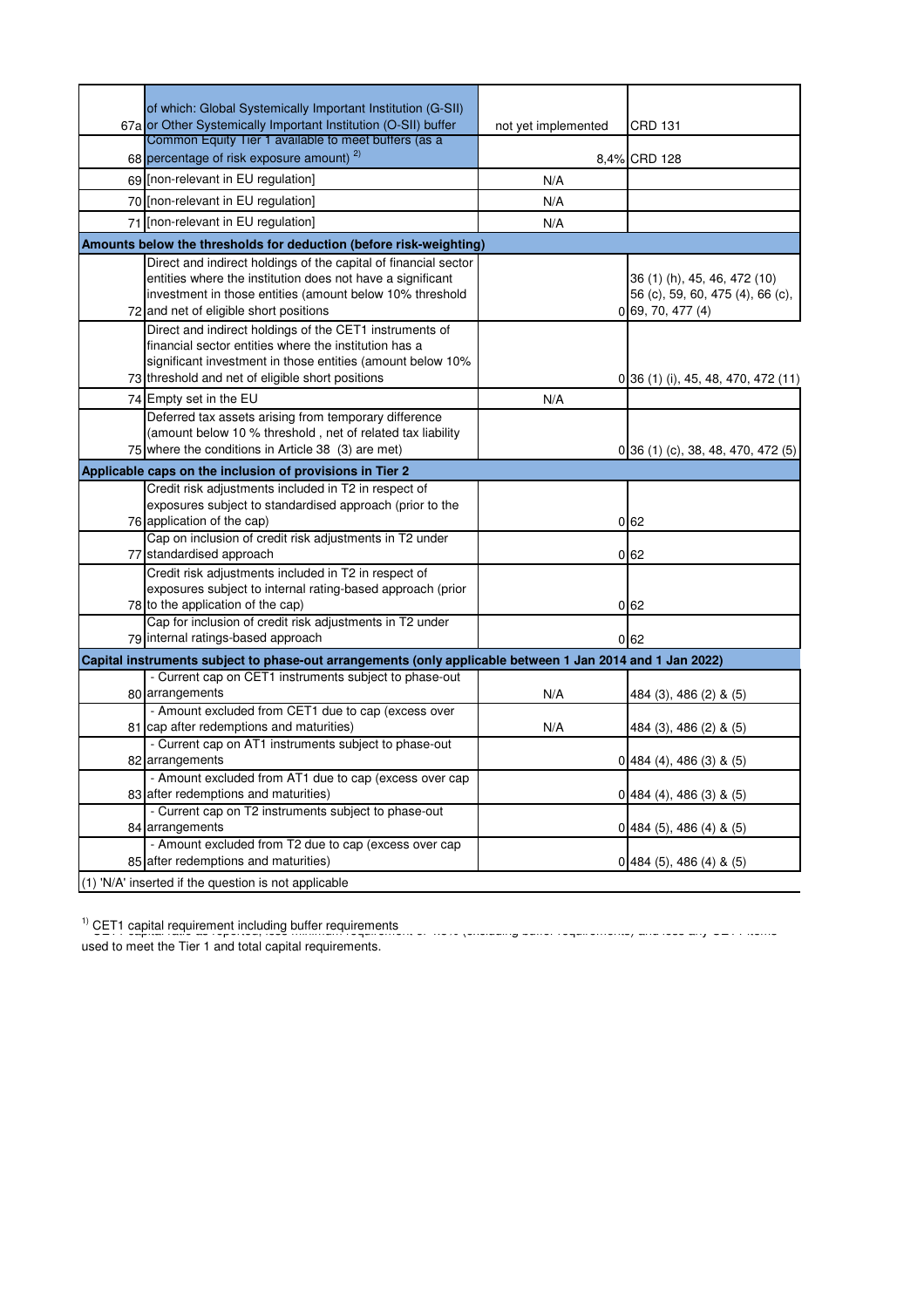# ANNEX 2

### **Capital requirements**

| <b>Capital adequacy</b>                                     |       |       |
|-------------------------------------------------------------|-------|-------|
| <b>DKKm</b>                                                 | 2015  | 2014  |
| CET1 capital                                                | 9896  | 9682  |
| Tier 1 capital                                              | 9896  | 9682  |
| Total capital                                               | 9896  | 9682  |
| <b>Risk Exposure Amount</b>                                 | 57234 | 58883 |
| Capital requirements                                        | 5065  | 5023  |
| Surplus of capital                                          | 4831  | 4659  |
| CET1 capital ratio, %                                       | 17,3  | 16,4  |
| Tier 1 capital ratio, %                                     | 17,3  | 16,4  |
| Total capital ratio, %                                      | 17,3  | 16,4  |
| Capital requirement Basel 1 floor                           | 4579  | 4711  |
| Total capital adjusted according to rules for Basel 1 floor | 5065  | 5023  |
| Surplus of capital according to Basel 1 floor               | 4831  | 4659  |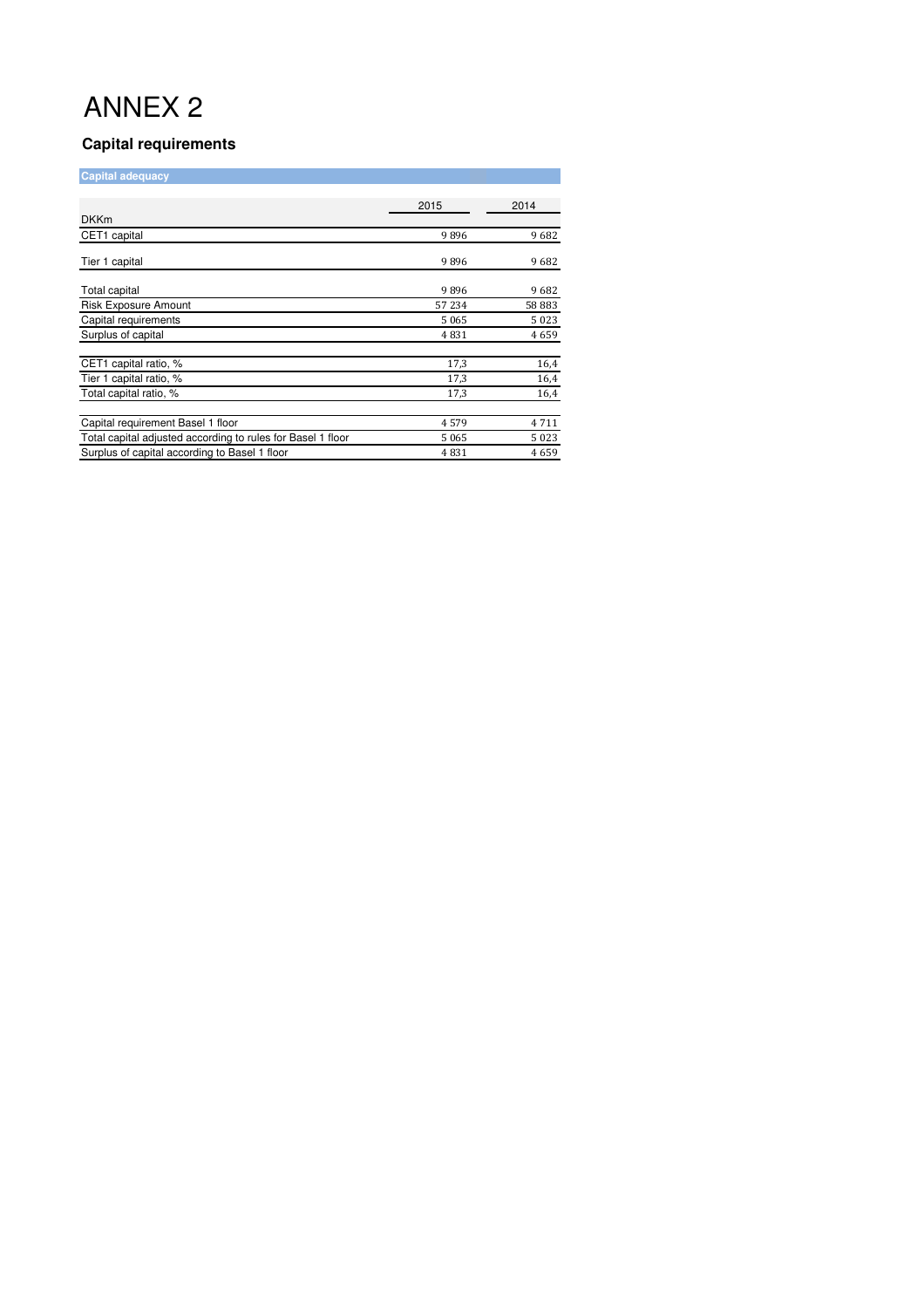## ANNEX 3 **Capital requirements**

**Amount of specific countercyclical capital buffer in Danish Ship Finance as of 31 December 2015**

| <b>DKKm</b>                                      | 2015   |
|--------------------------------------------------|--------|
| Institution-specific countercyclical buffer rate | 0%     |
| <b>Total REA</b>                                 | 46 572 |
| Institution-specific countercyclical buffer      | 0.17   |

#### **Geographical distribution of credit risk exposure for the calculation of the countercyclical capital buffer for Danish Ship Finance as of 31 December 2015**

| $\%$                             | Share of relevant exposures | Country |
|----------------------------------|-----------------------------|---------|
| Belgium                          | 1,10%                       | 0.00%   |
| Bermuda                          | 12,80%                      | 0,00%   |
| <b>Bahamas</b>                   | 1,10%                       | 0,00%   |
| Cayman Island                    | 3,80%                       | 0.00%   |
| China                            | 0.10%                       | 0,00%   |
| Cyprus                           | 1,70%                       | 0,00%   |
| Denmark                          | 34,40%                      | 0,00%   |
| Germany                          | 7,90%                       | 0,00%   |
| <b>Great Britain</b>             | 2,70%                       | 0,00%   |
| Hong Kong                        | 0.10%                       | 0,00%   |
| Island                           | 0,20%                       | 0,00%   |
| Isle of Man                      | 1,60%                       | 0.00%   |
| Italy                            | 2,40%                       | 0.00%   |
| Liberia                          | 1,90%                       | 0,00%   |
| Luxembourg                       | 3,00%                       | 0.00%   |
| Marshall Island                  | 4,60%                       | 0,00%   |
| Netherland                       | 2,50%                       | 0,00%   |
| Norway                           | 13,00%                      | 1,00%   |
| Panamah                          | 0,50%                       | 0,00%   |
| Singapore                        | 0,80%                       | 0,00%   |
| Sweden                           | 3,70%                       | 1,00%   |
| Other countries                  | 0.00%                       | 0,00%   |
| Institution-specific buffer rate | 100%                        | 0,17%   |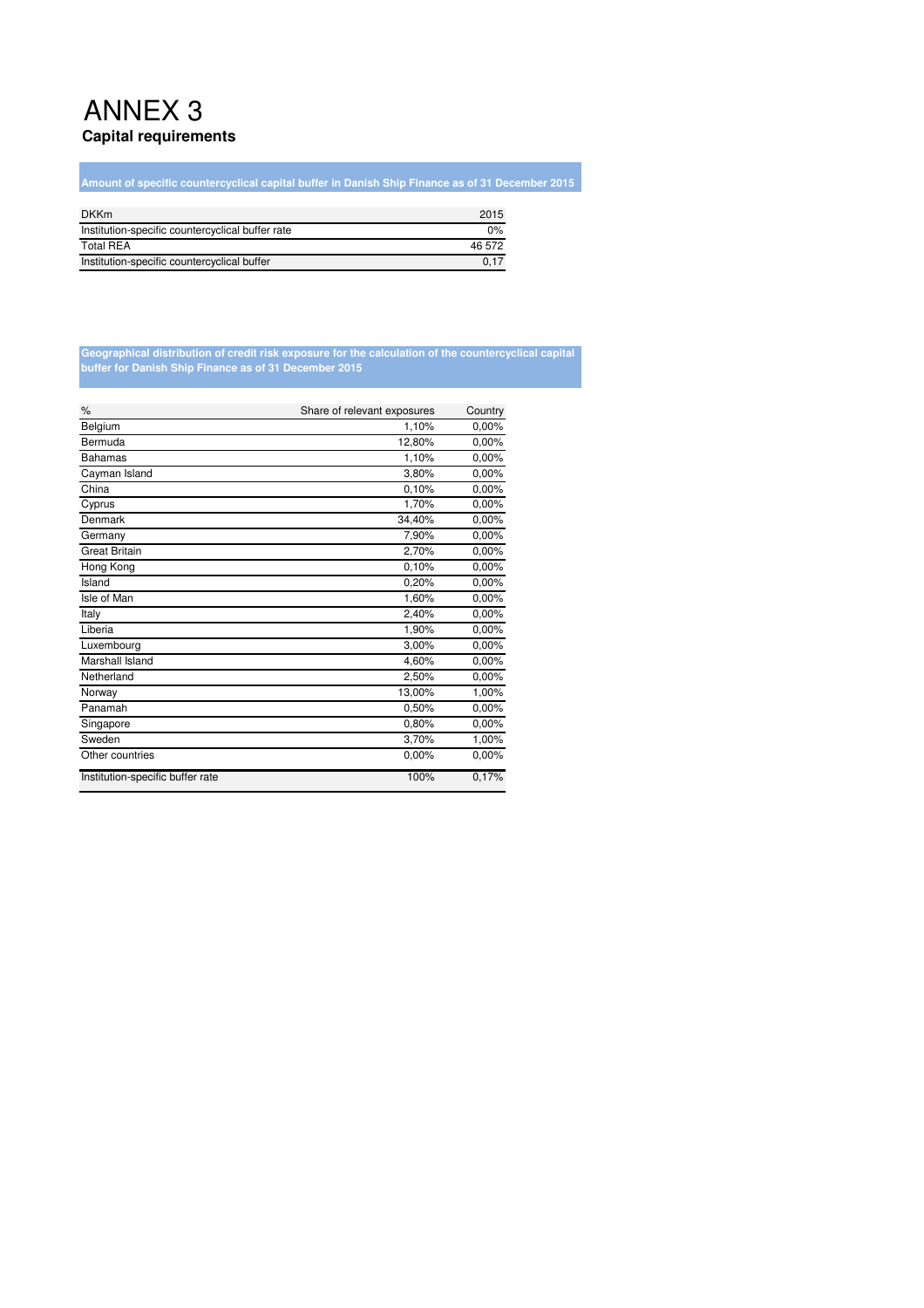# ANNEX 4

**Capital requirements**

| <b>Capital requirements</b>                                    |         |          |
|----------------------------------------------------------------|---------|----------|
| <b>DKKm</b>                                                    | 2015    | 2014     |
| Capital requirement for credit risks, standardised approach    | 3709    | 3918     |
| Capital requirement for credit risks, IRB                      |         | 0        |
| Capital requirement for credit risk, default fund contribution |         | 0        |
| Capital requirement for settlement risks                       |         | 0        |
| Capital requirement for market risks                           | 680     | 590      |
| Trading book                                                   | 680     | 590      |
| of which VaR and SVaR                                          |         | $\Omega$ |
| of which risks outside VaR and SVaR                            |         | 0        |
| FX risk other operations                                       |         |          |
| Capital requirement for credit value adjustment                | 55      | 52       |
| Capital requirement for operational risks                      | 135     | 151      |
| Capital requirement                                            | 4579    | 4 7 1 1  |
| Risk exposure amount credit risks                              | 46 363  | 48 977   |
| Risk exposure amount settlement risks                          |         | 0        |
| Risk exposure amount market risks                              | 8 4 9 4 | 7372     |
| Risk exposure amount credit value adjustment                   | 690     | 651      |
| Risk exposure amount operational risks                         | 1687    | 1884     |
| Risk exposure amount                                           | 57 234  | 58 883   |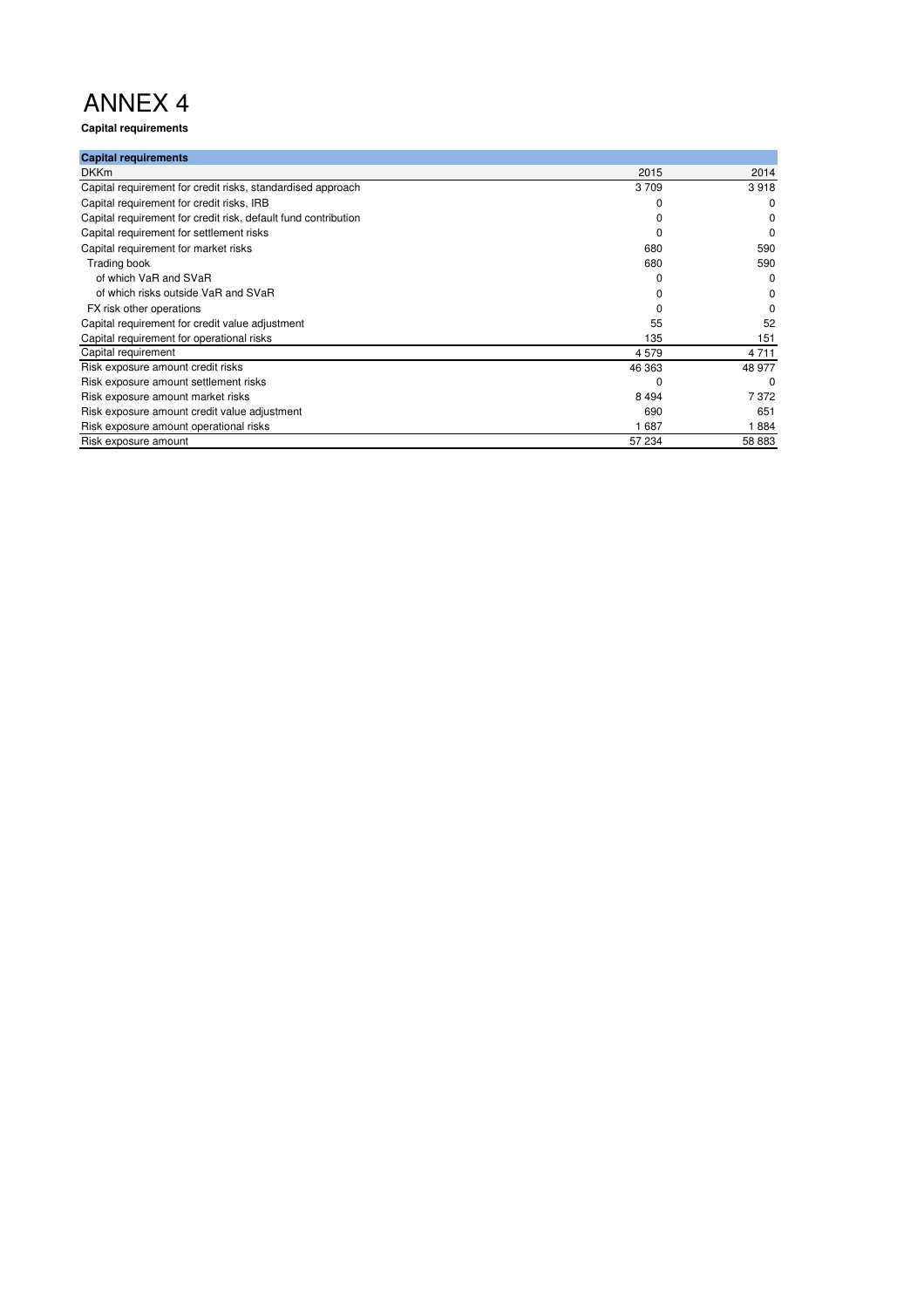## ANNEX 5 **Capital requirements**

**Risk Exposure Amount and Own funds requirement, 31 December 2015**

|                                                                                | <b>Risk</b> |                |
|--------------------------------------------------------------------------------|-------------|----------------|
|                                                                                | exposure    | Own funds      |
| <b>DKKm</b>                                                                    | amount      | requirement    |
| <b>Credit risks, STD</b>                                                       | 46.363      | 3.709          |
| Central government or central bank exposures                                   | 616         | 49             |
| Regional governments or local authorities exposures                            | 0           | 0              |
| Public sector entities exposures                                               | 0           | 0              |
| Multilateral development banks exposures                                       | 0           | $\mathbf 0$    |
| International organisation exposures                                           | 0           | $\mathbf 0$    |
| Institutional exposures                                                        | 701         | 56             |
| Corporate exposures                                                            | 44.190      | 3.535          |
| Retail exposures                                                               | 0           | 0              |
| Exposures secured by mortgages on immovable property                           | $\Omega$    | $\Omega$       |
| Exposures in default                                                           | 256         | 20             |
| Exposures associated with particularly high risk                               | $\Omega$    | $\Omega$       |
| Exposures in the form of covered bonds                                         | 223         | 18             |
| Items representing securitisation positions                                    | 0           | 0              |
| Exposures to institutions and corporates with a short-term credit assessment   | 0           | 0              |
| Exposures in the form of units or shares in collective investment undertakings | 0           | $\mathbf 0$    |
| Equity exposures                                                               | $\Omega$    | 0              |
| Other items                                                                    | 376         | 30             |
| Credit risks, IRB                                                              | 0           | 0              |
| Institutional exposures                                                        | 0           | $\overline{0}$ |
| Corporate exposures                                                            | 0           | $\mathbf 0$    |
| of which specialised lending                                                   | 0           | 0              |
| Securitisation                                                                 | 0           | 0              |
| Exposures without counterparties                                               | 0           | 0              |
| Credit risks, Default fund contribution                                        | 0           | 0              |
| <b>Settlement risks</b>                                                        | 0           | $\mathbf{0}$   |
| <b>Market risks</b>                                                            | 8.494       | 680            |
| Trading book                                                                   | 8.494       | 680            |
| of which VaR and SVaR                                                          | 0           | $\mathbf 0$    |
| of which risks outside VaR and SVaR                                            | 0           | 0              |
| FX risk other operations                                                       | 0           | $\Omega$       |
| <b>Credit value adjustment</b>                                                 | 690         | 55             |
| <b>Operational risks</b>                                                       | 1.687       | 135            |
| of which Basic indicator approach                                              | 1.687       | 135            |
| of which Standardised approach                                                 | 0           | $\Omega$       |
| <b>Total</b>                                                                   | 57.234      | 4.579          |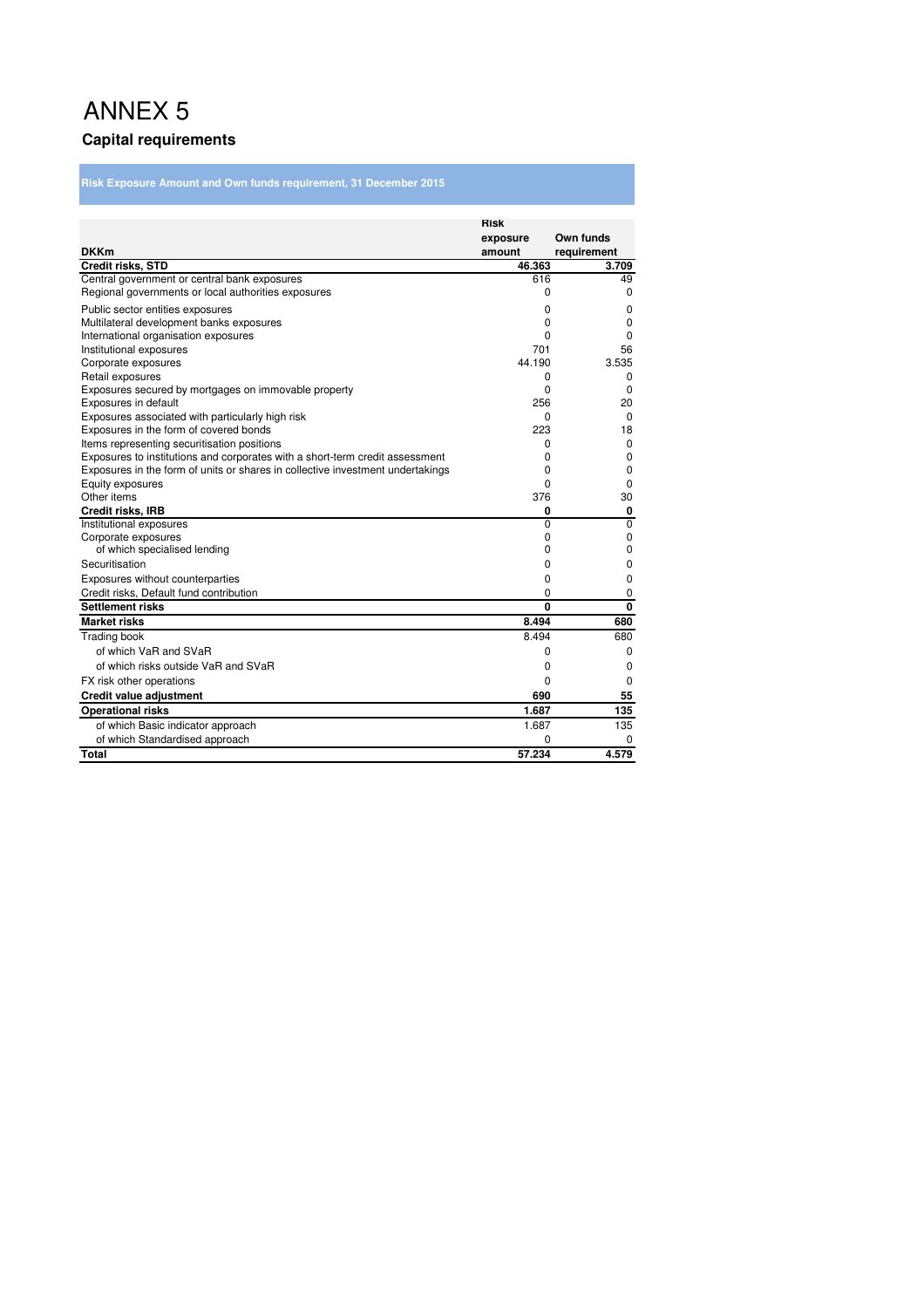## ANNEX 6 **Capital requirements**

| 2.9 Leverage ratio    | 2015   | $\sqrt{2014}$ |
|-----------------------|--------|---------------|
| Tier 1 capital, DKKm  | 9896   |               |
| Total exposure, DKK m | 57 234 |               |
| Leverage ratio, %     | 14.66  | 0.00          |

| <b>Referece date</b>                                                     |                |                                                                    | 31. december 2015                   |  |
|--------------------------------------------------------------------------|----------------|--------------------------------------------------------------------|-------------------------------------|--|
| <b>Entity name</b>                                                       |                |                                                                    | Danmarks Skibskredit A/S            |  |
| Level of application                                                     |                |                                                                    |                                     |  |
|                                                                          |                |                                                                    |                                     |  |
| Summary reconciliation of accounting assets and leverage ratio exposures |                |                                                                    |                                     |  |
|                                                                          |                |                                                                    | <b>Applicable Amounts</b>           |  |
|                                                                          | $\mathbf{1}$   | Total assets as per published                                      | 64.874                              |  |
|                                                                          |                | financial statements<br>Adjustment for entities which              |                                     |  |
|                                                                          |                | are consolidated for accounting                                    |                                     |  |
|                                                                          | $\overline{2}$ | purposes but are outside the                                       | $\boldsymbol{0}$                    |  |
|                                                                          |                | scope of regulatory                                                |                                     |  |
|                                                                          |                |                                                                    |                                     |  |
|                                                                          |                | consolidation<br>(Adjustment for fiduciary assets                  |                                     |  |
|                                                                          |                | recognised on the balance sheet                                    |                                     |  |
|                                                                          |                | pursuant to the applicable                                         |                                     |  |
|                                                                          |                | accounting framework but                                           |                                     |  |
|                                                                          | 3              | excluded from the leverage ratio                                   | $\mathbf{0}$                        |  |
|                                                                          |                | exposure measure in                                                |                                     |  |
|                                                                          |                | accordance with Article 429(13)<br>of Regulation (EU) No 575/2013  |                                     |  |
|                                                                          |                | "CRR")                                                             |                                     |  |
|                                                                          |                | Adjustments for derivative                                         |                                     |  |
|                                                                          | $\overline{4}$ | financial instruments                                              | 1.555                               |  |
|                                                                          |                | Adjustments for securities                                         |                                     |  |
|                                                                          | 5              | financing transactions "SFTs"                                      |                                     |  |
|                                                                          |                |                                                                    |                                     |  |
|                                                                          |                | Adjustment for off-balance                                         |                                     |  |
|                                                                          | 6              | sheet items (ie conversion to<br>credit equivalent amounts of off- | 2.642                               |  |
|                                                                          |                | balance sheet exposures)                                           |                                     |  |
|                                                                          |                | (Adjustment for intragroup                                         |                                     |  |
|                                                                          |                | exposures excluded from the                                        |                                     |  |
|                                                                          |                | leverage ratio exposure                                            | $\mathbf{0}$                        |  |
|                                                                          | EU-6a          | measure in accordance with                                         |                                     |  |
|                                                                          |                | Article 429 (7) of Regulation                                      |                                     |  |
|                                                                          |                | (EU) No 575/2013)                                                  |                                     |  |
|                                                                          |                | (Adjustment for exposures<br>excluded from the leverage ratio      |                                     |  |
|                                                                          |                | exposure measure in                                                |                                     |  |
|                                                                          | EU-6b          | accordance with Article 429                                        | $\boldsymbol{0}$                    |  |
|                                                                          |                | (14) of Regulation (EU) No                                         |                                     |  |
|                                                                          |                | 575/2013)                                                          |                                     |  |
|                                                                          | $\overline{7}$ | Other adjustments                                                  |                                     |  |
|                                                                          | 8              | Total leverage ratio exposure                                      | 14,7                                |  |
|                                                                          |                |                                                                    |                                     |  |
|                                                                          |                |                                                                    |                                     |  |
| Leverage ratio common disclosure                                         |                |                                                                    |                                     |  |
|                                                                          |                |                                                                    | <b>CRR</b> leverage ratio exposures |  |
|                                                                          |                | On-balance sheet exposures (excluding derivatives and SFTs)        |                                     |  |
|                                                                          |                | On-balance sheet items                                             |                                     |  |
|                                                                          |                | (excluding derivatives, SFTs and                                   |                                     |  |
|                                                                          | $\mathbf{1}$   | fiduciary assets, but including                                    | 63.319                              |  |
|                                                                          |                | collateral)                                                        |                                     |  |
|                                                                          | $\overline{2}$ | (Asset amounts deducted in                                         | $\boldsymbol{0}$                    |  |
|                                                                          |                | determining Tier 1 capital)                                        |                                     |  |
|                                                                          |                | <b>Total on-balance sheet</b>                                      |                                     |  |
|                                                                          |                | exposures (excluding                                               |                                     |  |
|                                                                          | 3              | derivatives, SFTs and                                              | 63.319                              |  |
|                                                                          |                | fiduciary assets) (sum of lines                                    |                                     |  |
|                                                                          |                | $1$ and $21$<br><b>Derivative exposures</b>                        |                                     |  |
|                                                                          |                |                                                                    |                                     |  |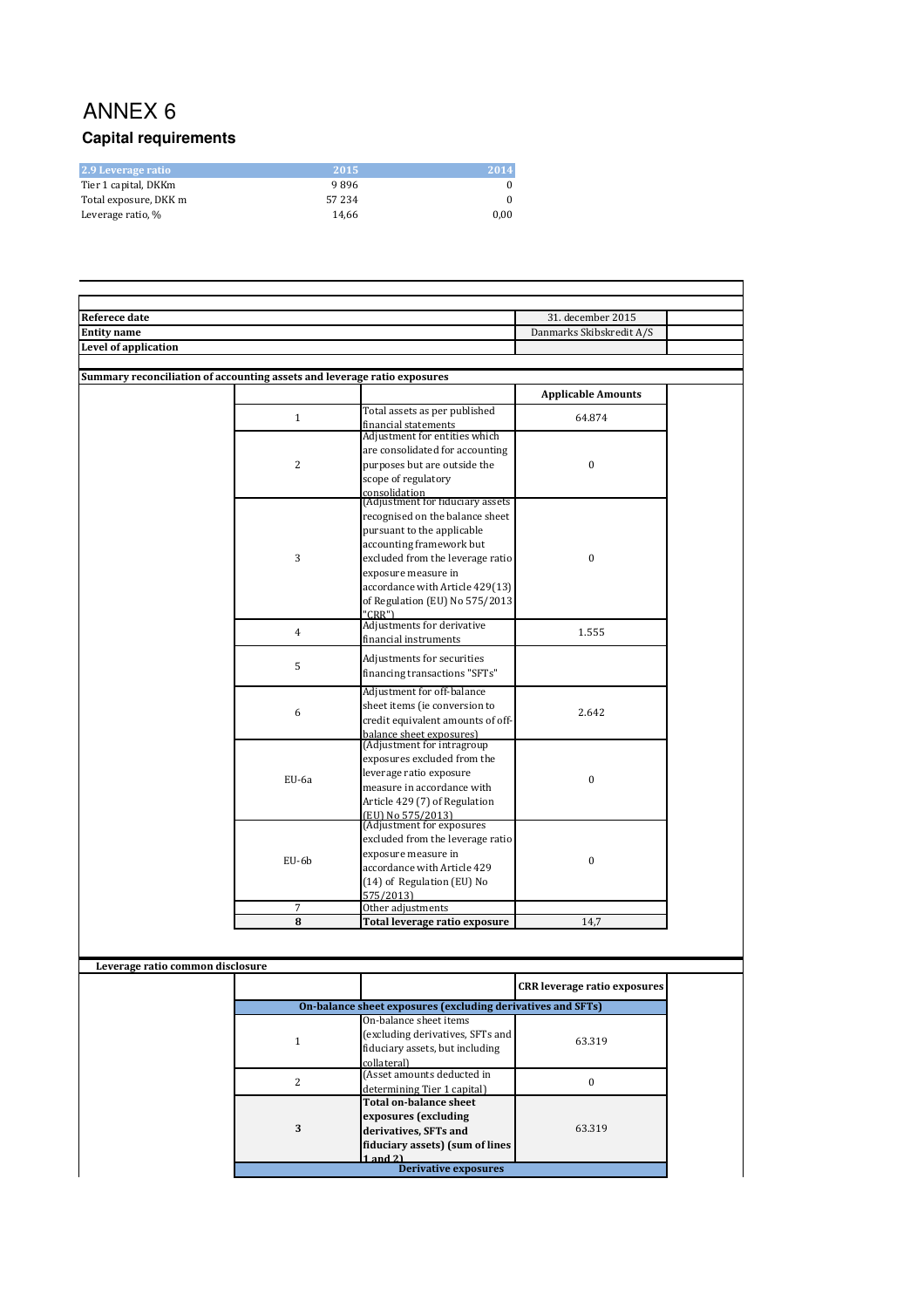|        | Replacement cost associated                                                    |                  |
|--------|--------------------------------------------------------------------------------|------------------|
| 4      | with all derivatives transactions                                              |                  |
|        | (ie net of eligible cash variation                                             |                  |
|        | margin)                                                                        |                  |
|        |                                                                                |                  |
|        | Add-on amounts for PFE                                                         |                  |
| 5      | associated with all derivatives                                                | 1.555            |
|        | transactions (mark-to-market                                                   |                  |
|        | method)                                                                        |                  |
|        | Exposure determined under                                                      |                  |
| EU-5a  | Original Exposure Method                                                       |                  |
|        | Gross-up for derivatives                                                       |                  |
|        | collateral provided where                                                      |                  |
|        | deducted from the balance sheet                                                |                  |
| 6      |                                                                                |                  |
|        | assets pursuant to the                                                         |                  |
|        | applicable accounting                                                          |                  |
|        | framework                                                                      |                  |
|        | (Deductions of receivables                                                     |                  |
| 7      | assets for cash variation margin                                               |                  |
|        | provided in derivatives                                                        |                  |
|        | transactions)                                                                  |                  |
|        | (Exempted CCP leg of client-                                                   |                  |
| 8      | cleared trade exposures)                                                       |                  |
|        | Adjusted effective notional                                                    |                  |
|        |                                                                                |                  |
| 9      | amount of written credit                                                       |                  |
|        | derivatives                                                                    |                  |
|        | (Adjusted effective notional                                                   |                  |
| 10     | offsets and add-on deductions                                                  |                  |
|        |                                                                                |                  |
|        | for written credit derivatives)                                                |                  |
|        |                                                                                |                  |
| 11     | Total derivative exposures                                                     | 1.555            |
|        | (sum of lines 4 to 10)                                                         |                  |
|        | Securities financing transaction exposures                                     |                  |
|        | Gross SFT assets (with no                                                      |                  |
|        | recognition of netting), after                                                 |                  |
| 12     |                                                                                |                  |
|        | adjusting for sales accounting                                                 |                  |
|        | transactions                                                                   |                  |
|        | (Netted amounts of cash                                                        |                  |
| 13     | payables and cash receivables of                                               |                  |
|        |                                                                                |                  |
|        | gross SFT assets)                                                              |                  |
|        | Counterparty credit risk                                                       |                  |
| 14     | exposure for SFT assets                                                        |                  |
|        | Derogation for SFTs:                                                           |                  |
|        |                                                                                |                  |
|        | Counterparty credit risk                                                       |                  |
| EU-14a | exposure in accordance with                                                    |                  |
|        | Article 429b (4) and 222 of                                                    |                  |
|        | Regulation (EU) No 575/2013                                                    |                  |
| 15     | Agent transaction exposures                                                    |                  |
|        | (Exempted CCP leg of client-                                                   |                  |
| EU-15a | cleared SFT exposure) =                                                        |                  |
|        |                                                                                |                  |
|        | <b>Total securities financing</b>                                              |                  |
| 16     | transaction exposures (sum                                                     | $\mathbf{0}$     |
|        | of lines 12 to 15a)                                                            |                  |
|        |                                                                                |                  |
|        | Other off-balance sheet exposures                                              |                  |
| 17     | Off-balance sheet exposures at                                                 | 2.642            |
|        | gross notional amount                                                          |                  |
|        | (Adjustments for conversion to                                                 |                  |
|        |                                                                                | 0                |
| 18     |                                                                                |                  |
|        | credit equivalent amounts)                                                     |                  |
|        | Other off-balance sheet                                                        |                  |
| 19     | exposures (sum of lines 17 to                                                  | 2.642            |
|        | 18)                                                                            |                  |
|        | Exempted exposures in accordance with CRR Article 429 (7) and (14) (on and off |                  |
|        | (Exemption of intragroup)                                                      |                  |
|        |                                                                                |                  |
|        | exposures (solo basis) in                                                      |                  |
| EU-19a | accordance with Article 429(7)                                                 | $\boldsymbol{0}$ |
|        | of Regulation (EU) No 575/2013                                                 |                  |
|        | (on and off balance sheet))                                                    |                  |
|        |                                                                                |                  |
|        | (Exposures exempted in                                                         |                  |
|        | accordance with Article 429                                                    |                  |
| EU-19b | (14) of Regulation (EU) No                                                     | 0                |
|        | 575/2013 (on and off balance                                                   |                  |
|        | sheet))                                                                        |                  |
|        |                                                                                |                  |
|        | <b>Capital and total exposures</b>                                             |                  |
| 20     | <u>Tier 1 capital</u>                                                          | 9.896            |
|        |                                                                                |                  |
|        | Total leverage ratio                                                           |                  |
| 21     | exposures (sum of lines 3, 11,<br>16, 19, EU-19a and EU-19b)                   | 65.961           |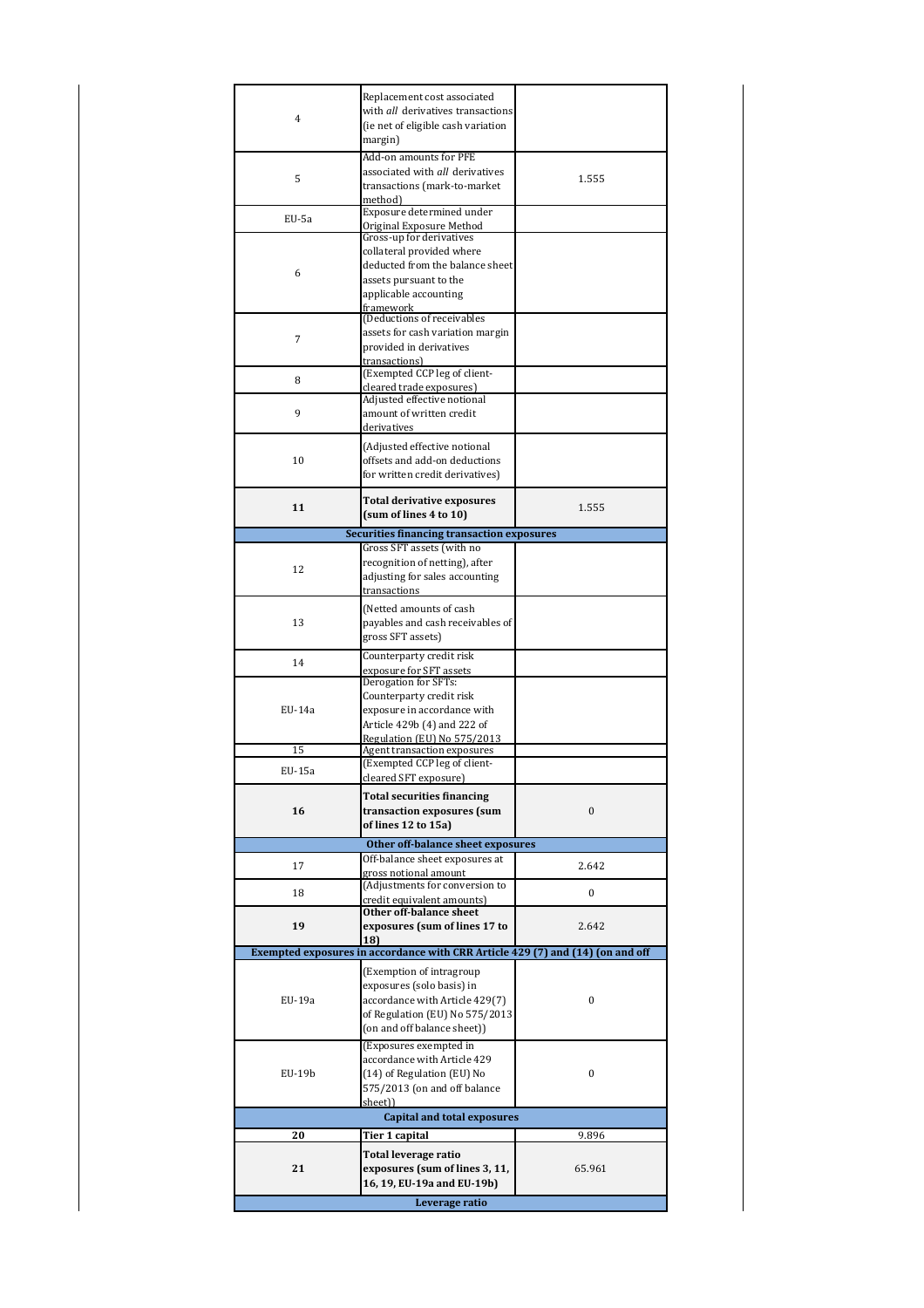| $\overline{22}$ | Leverage ratio                                                                                                    | 14.7                                |
|-----------------|-------------------------------------------------------------------------------------------------------------------|-------------------------------------|
|                 | Choice on transitional arrangements and amount of derecognised fiduciary items                                    |                                     |
|                 | Choice on transitional                                                                                            |                                     |
| EU-23           | arrangements for the definition                                                                                   |                                     |
|                 | of the capital measure                                                                                            |                                     |
|                 | Amount of derecognised                                                                                            |                                     |
|                 | fiduciary items in accordance                                                                                     |                                     |
| EU-24           | with Article 429(11) of                                                                                           |                                     |
|                 | Regulation (EU) NO 575/2013                                                                                       |                                     |
|                 |                                                                                                                   |                                     |
|                 | Table LRSpl: Split-up of on balance sheet exposures (excluding derivatives, SFTs and exempted exposures)          |                                     |
|                 |                                                                                                                   | <b>CRR</b> leverage ratio exposures |
| $EU-1$          | Total on-balance sheet<br>exposures (excluding<br>derivatives, SFTs, and exempted<br>exposures), of which:        | 63.319                              |
| $EU-2$          | Trading book exposures                                                                                            | 8.350                               |
| $EU-3$          | Banking book exposures, of<br>which:                                                                              | 54.969                              |
| $EU-4$          | Covered bonds                                                                                                     | 1.621                               |
| $EU-5$          | Exposures treated as<br>sovereigns                                                                                | 1.373                               |
| $EU-6$          | Exposures to regional<br>governments, MDB,<br>international organisations<br>and PSE NOT treated as<br>sovereigns | $\mathbf{0}$                        |
| $EU-7$          | Institutions                                                                                                      | 2.554                               |
| $EU-8$          | Secured by mortgages of<br>immovable properties                                                                   | $\mathbf{0}$                        |
| $EU-9$          | Retail exposures                                                                                                  | $\Omega$                            |
| $EU-10$         | Corporate                                                                                                         | 48.838                              |
| EU-11           | Exposures in default                                                                                              | 196                                 |
| EU-12           | Other exposures (eg equity,<br>securitisations, and other<br>non-credit obligation assets)                        | 387                                 |